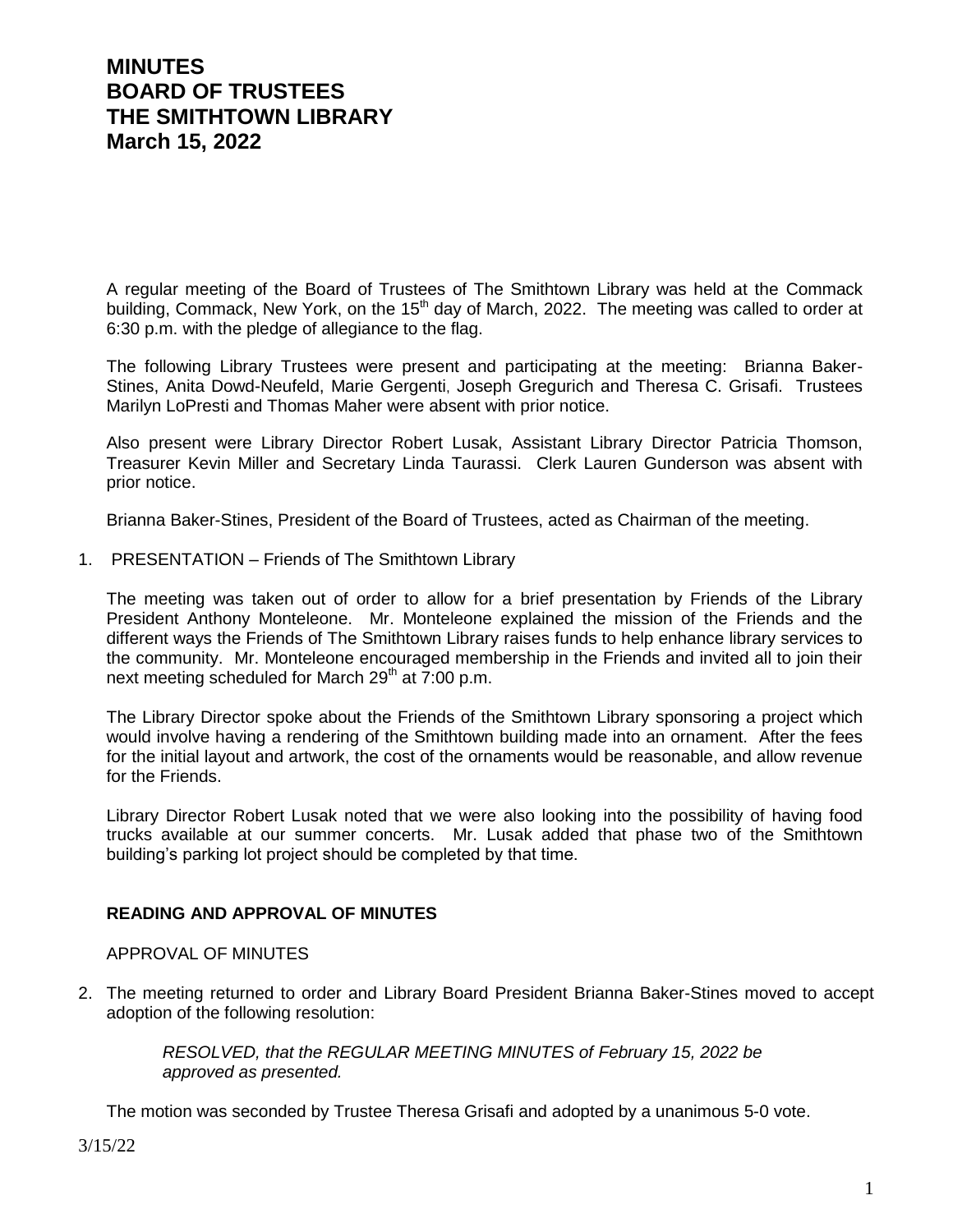## **REPORTS OF OFFICERS, BOARDS, STANDING COMMITTEES & DIRECTOR'S REPORT**

- 3. The BUDGET AND FINANCE COMMITTEE report was presented by Budget and Finance Committee Liaison Anita Dowd-Neufeld who moved to accept adoption of resolution "a":
	- a. TREASURER'S REPORT

*RESOLVED, that the TREASURER'S REPORT for the month ended February 28, 2022 be approved for filing* (copy of report appended to the original of these minutes).

The motion was seconded by Trustee Joseph Gregurich and adopted by a unanimous 5-0 vote.

Budget and Finance Committee Liaison Anita Dowd-Neufeld moved to accept adoption of resolution "b":

b. WARRANTS

*RESOLVED, that the following WARRANTS be approved for payment* (copy of warrants appended to the original of these minutes):

| $\mathbf{L}$ | Warrant #22 - March      | ("L" fund) PREPAYS     | \$22,331.16  |
|--------------|--------------------------|------------------------|--------------|
|              | ii. Warrant #22 - March  | ("L" fund) WARRANT     | \$767,745.00 |
|              | iii. Warrant #22 - March | ("M" fund) WARRANT     | \$6,260.00   |
|              | iv. Warrant #22 - March  | (PAYROLL #4 - 2/18/22) | \$275,094.75 |
|              | v. Warrant #22 - March   | (PAYROLL #5 – 3/04/22) | \$270,123.94 |

The motion was seconded by Trustee Theresa Grisafi and adopted by a unanimous 5-0 vote.

Budget and Finance Committee Liaison Anita Dowd-Neufeld moved to accept adoption of resolution "c":

c. ACCOUNT CLOSURE – People's United Bank

*RESOLVED that the current account bearing number XXXXXXX353 maintained with People's United Bank, 1 East Main Street, Smithtown, NY 11787 be closed, and the said Bank is hereby instructed to return the amount lying in the said Bank Account to the company by way of transfer to another current account of the company bearing number XXXXXXX352 maintained with People's United Bank, 1 East Main Street, Smithtown, NY 11787, and be it*

*FURTHER RESOLVED that Robert Lusak, Director of the Library, be and is hereby authorized to sign and execute all such form, documents, and instruments and do all such acts, deeds, and things as may be required in connection with the closure of said account, and be it*

*FURTHER RESOLVED that a certified true copy of the foregoing resolution be submitted to the Bank for necessary action at their end.*

The motion was seconded by Trustee Marie Gergenti and adopted after discussion by a unanimous 5-0 vote.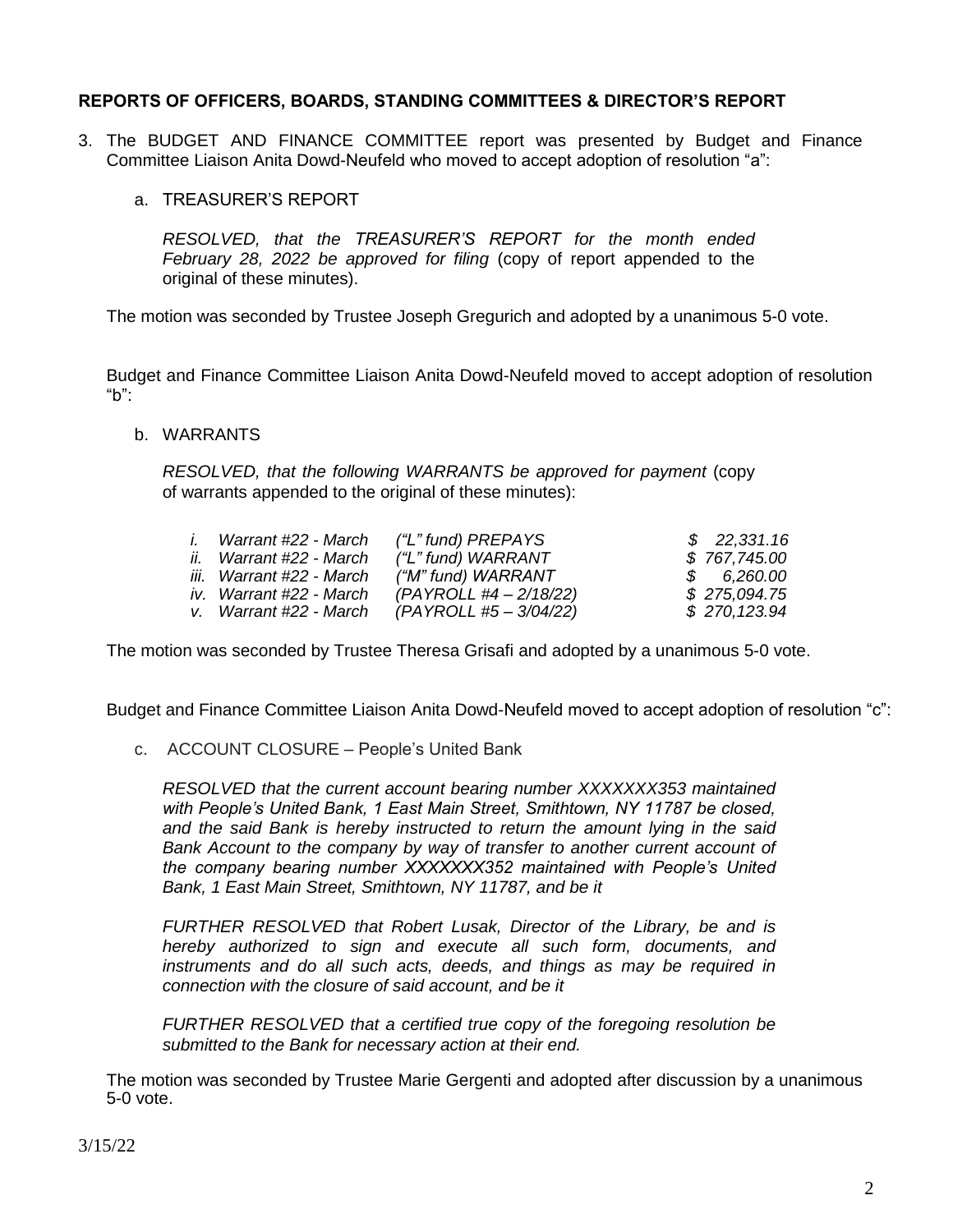- 4. In the absence of PERSONNEL COMMITTEE Liaison Marilyn LoPresti, the Personnel Committee report was presented by Library Board President Brianna Baker-Stines who moved to accept adoption of resolution "a":
	- a. PERSONNEL CHANGES

*RESOLVED, that the following PERSONNEL changes be approved as presented:*

#### *Part-time appointments:*

- *i. Part-time appointment of Eileen Blum to the position of Library Clerk, Circulation Department, Commack building, at an hourly rate of pay of \$18.82, not to exceed 17.5 hours per week, effective March 22, 2022 (to fill the vacancy created by the full-time appointment of Amy Stalzer, effective 11/17/21).*
- *ii. Part-time appointment of Patrick Lynch to the position of Library Clerk, Circulation Department, Kings Park building, at an hourly rate of pay of \$18.82, not to exceed 17.5 hours per week, effective March 26, 2022 (to fill the vacancy created by the release of James DeGaray from a part-time Library Clerk position into a part-time Librarian Trainee position, effective 9/7/21).*
- *iii. Part-time appointment of Caitlin Scheer to the position of Library Clerk, Circulation Department, Kings Park building, at an hourly rate of pay of \$18.82, not to exceed 17.5 hours per week, effective April 19, 2022 (to fill the*  vacancy created by the full-time appointment and reassignment of Angelique Daley, *effective 12/16/20).*

#### *Leave Requests:*

- *iv. Leave of absence without pay for Riley Hillen, Page, Kings Park building, effective June 18, 2022 through August 10, 2022.*
- *v. Leave of absence without pay for Lisa Kroitor, Librarian II, Community Relations Department, Nesconset building, effective March 18, 21, 22, 2022; April 20, 21, 22, 2022.*

The motion was seconded by Trustee Theresa Grisafi and adopted by a unanimous 5-0 vote.

Library Board President Brianna Baker-Stines moved to accept adoption of resolution "b":

b. ATTENDANCE REQUESTS: LIVE / VIRTUAL

*RESOLVED, that the following live or virtual attendance requests set forth hereinafter are hereby approved:*

- *i. That Librarian II Kaitlin Brand, Teen Services/Reference Department, Smithtown building, be authorized to attend, on paid release time, the "2022 Annual Fran Romer Memorial Booktalk Workshop", sponsored by the Young Adult Services Division (YASD) to be held via Zoom on March 31, 2022, with reimbursement for actual and necessary expenses not to exceed \$20.00.*
- *ii. That Librarian IV Erin Kanelos, building head, Kings Park building, be authorized to attend, on paid release time, the Children's Librarians Association of Suffolk County (CLASC) Membership Meeting and Dinner, sponsored by (CLASC), to be held at the Stonebridge Country Club, Smithtown, NY, on April 6, 2022, with reimbursement for actual and necessary expenses not to exceed \$70.00.*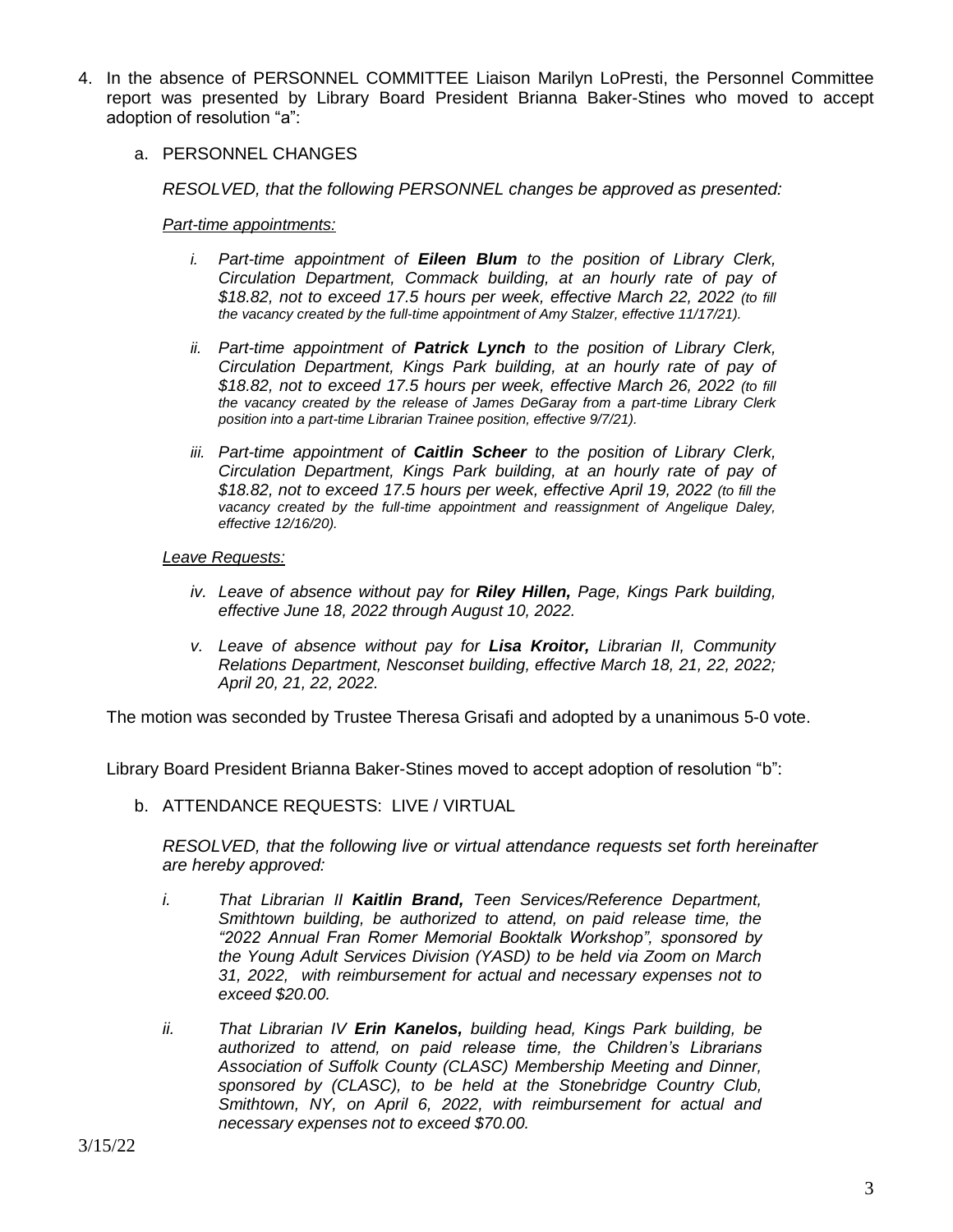The motion was seconded by Trustee Anita Dowd-Neufeld and adopted by a unanimous 5-0 vote.

Library Board President Brianna Baker-Stines moved to accept adoption of resolution "c":

## c. SEASONAL EMPLOYMENT

*RESOLVED, that the Board of Trustees of The Smithtown Library approves increased seasonal hours for staff, approved by the Suffolk County Department of Civil Service, due to increased volume at circulation desks, in addition to increased volume as a result of high participation in the summer reading programs in the Children's, Reference and Teen Departments, during the period June 1, 2022 through September 1, 2022, not to exceed \$38,000.00.*

The motion was seconded by Trustee Joseph Gregurich and adopted after discussion by a unanimous 5-0 vote.

- 5. The BUILDINGS AND GROUNDS COMMITTEE report was presented by Buildings and Grounds Committee Liaison Theresa Grisafi who moved to accept adoption of resolution "a":
	- a. CONTRACT Winters Bros. Waste Systems

*RESOLVED, that the Board of Trustees of The Smithtown Library does hereby authorize the Library Director to enter into a 1-year contract agreement with Winters Bros. Waste Systems for the period April 15, 2022 through April 14, 2023, for the purpose of providing waste and recycling management service for all Library buildings, at a total annual cost not to exceed \$5,500.00 (note: as needed, additional pickups can be arranged for an additional charge; Winters Bros. Waste Systems is on NY State Contract, Award #22760).*

The motion was seconded by Trustee Anita Dowd-Neufeld and adopted after discussion by a unanimous 5-0 vote.

- 6. The COMMUNICATIONS COMMITTEE report was presented by Communications Committee Liaison Marie Gergenti who moved to accept adoption of resolution "a":
	- a. ONLINE DONATION Anton Prokopenko

*RESOLVED, that the Board of Trustees of The Smithtown Library does hereby graciously accept and thank Mr. Anton Prokopenko, of Kings Park, NY, for his most generous online donation of \$1,000.00; and be it*

*FURTHER RESOLVED, that said donation is to be used as necessary at the Library's discretion.*

The motion was seconded by Trustee Joseph Gregurich and adopted by a unanimous 5-0 vote.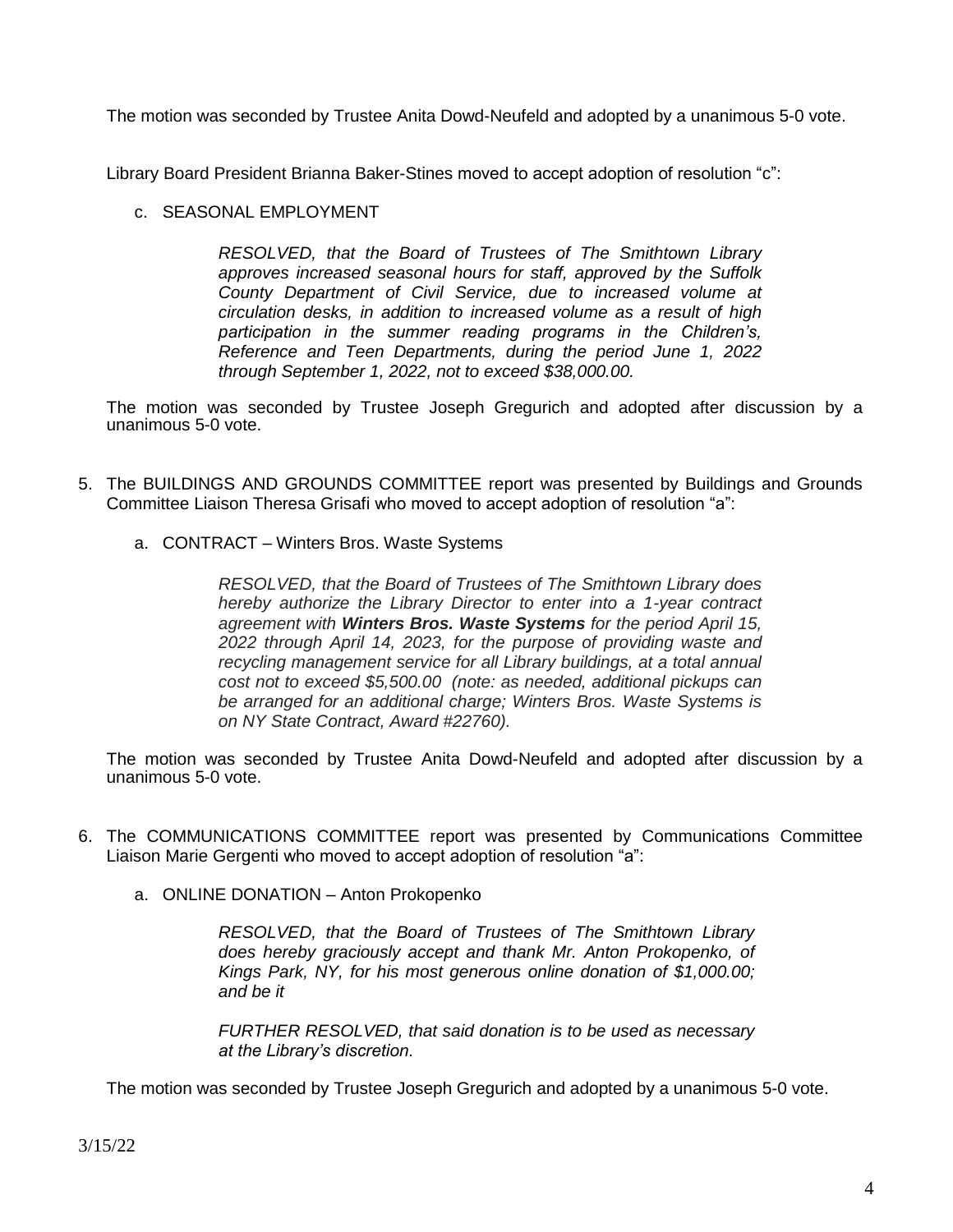Communications Committee Liaison Marie Gergenti moved to accept adoption of resolution "b":

b. DONATION – Macy's (American Online Giving Foundation, Inc.)

RESOLVED, *that the Board of Trustees of The Smithtown Library does hereby graciously accept and thank MACY'S INC. for a check in the amount of \$48.55 received from the American Online Giving Foundation, Inc., through the "Benevity Giving Platform"; and be it*

*FURTHER RESOLVED, that said donation is to be used as necessary at the Library's discretion.*

The motion was seconded by Trustee Joseph Gregurich and adopted by a unanimous 5-0 vote.

7. DIRECTOR'S REPORT – Robert Lusak, Library Director

The Director's Report had been submitted previously to the Library Board (copy of report appended to the original of these minutes). In addition, the following was noted:

- Library Director Robert Lusak invited Teen Services Librarian Rachel Cecchini to give a brief description of the Advanced Battle of the Books competition, and thanked all the Teen Services Librarians for their hard work.
- The Library Director noted that Library Legislation Day was a huge success and he was happy to report that The Smithtown Library had the largest presence during their zoom conference calls. As the Legislative Committee Chairperson of the Public Library Director's Association (PLDA), Mr. Lusak expressed his concern at a legislative zoom meeting of the Long Island Library Resources Council (LILRC) that libraries are the only tax-driven institution that serves all ages in its community, and our funding needs improvement. Mr. Lusak suggested that more meetings should be held downstate to let our legislators know how important libraries are to their communities. As a result, three meetings are currently being planned downstate in May in our assemblyman and senator's offices.
- In answer to a patron inquiry about the "Diary of Anne Frank" being banned, the Library Director stated that the Library does not ban books or any materials arbitrarily.
- The Library Director invited Senior Services Outreach Librarian II Jessicca Newmark to give a brief description of what the Library is doing for seniors.

## **UNFINISHED BUSINESS**

8. REVISED POLICY - Whistleblower Policy [Policy 500-30] (2<sup>nd</sup> reading)

Library Board President Brianna Baker-Stines moved to waive the reading of the Whistleblower Policy [Policy 500--30]. The motion was seconded by Trustee Joseph Gregurich and adopted by a unanimous 5-0 vote.

Library Board President Brianna Baker-Stines moved to accept adoption of the Whistleblower Policy [Policy 500--30]. The motion was seconded by Trustee Theresa Grisafi and adopted by a unanimous 5-0 vote.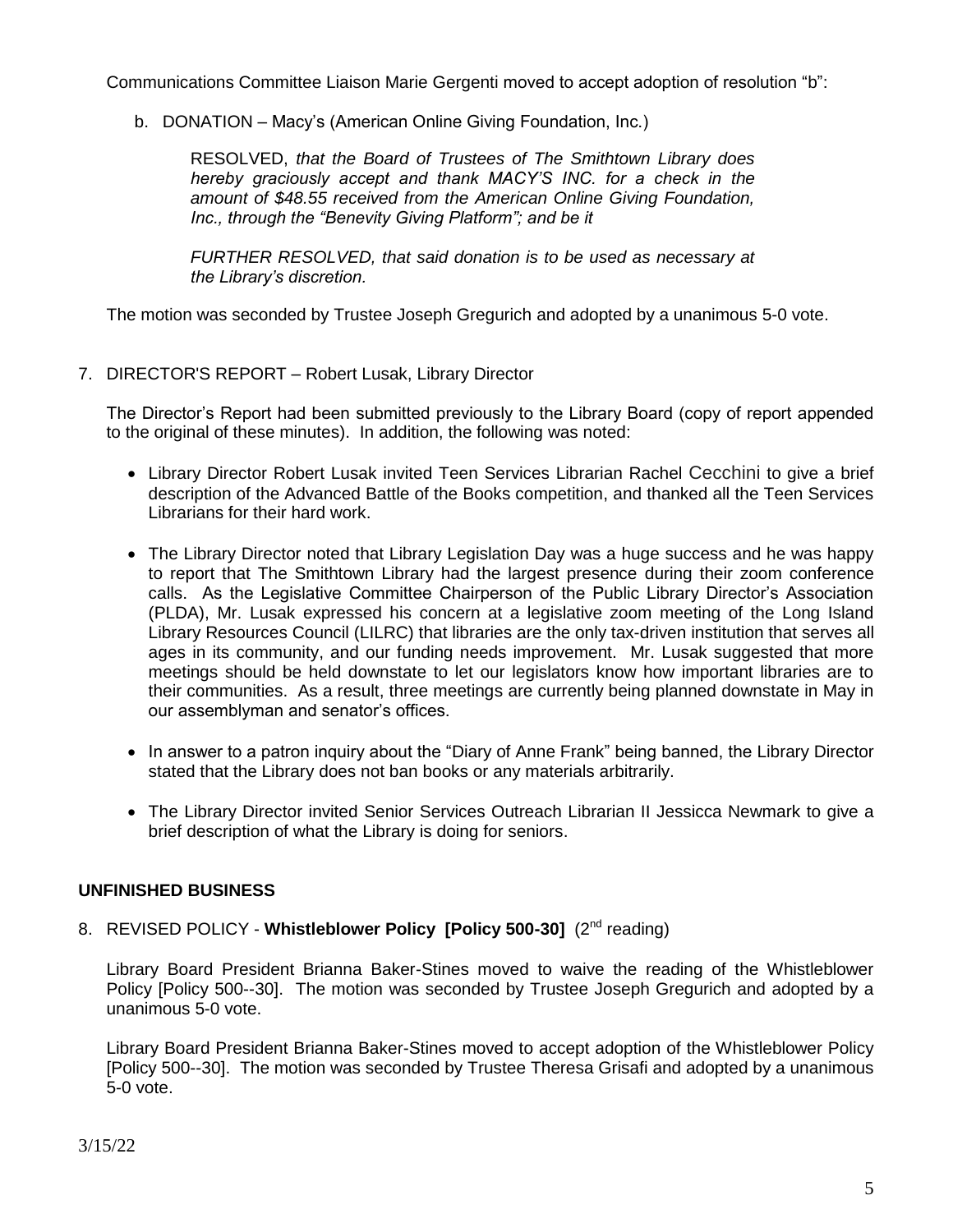[Note: revisions are noted in underlined bold black font; deletions are noted with a strikethrough]

### *Introduction*

*The Smithtown Library Code of Ethics and Conduct requires mandates that Directors, Trustees and employees to observe the highest standards of business and personal ethics in the conduct of their duties and responsibilities. As employees and representatives of the Library, we there shall be a must practice of honesty and integrity in fulfilling our responsibilities and complying with all applicable laws and regulations.*

### *Reporting Responsibility*

*It is the responsibility of all Directors, Trustees and employees to comply with the Code and to report violations or suspected violations in accordance with this Whistleblower Policy.*

### *Retaliation*

*No Director, Trustee, or Employee, Former Employee or Independent Contractor who in good faith reports a violation of the Code shall suffer harassment, retaliation or adverse employment consequence. An employee who retaliates against someone one who has reported a violation in good faith is subject to discipline as dictated by the terms of the Collective Bargaining Agreement and Civil Service Law. This Whistleblower Policy is intended to encourage and enable employees and others to raise serious concerns within the Library prior to seeking resolution outside the Organization.*

### *Reporting Violations*

*The Code addresses the Library's provides for an open door policy and suggests that employees share their questions, concerns, suggestions or complaints with someone one who can address them properly. In most cases, an employee's supervisor is will be in the best position to address an area of concern. However, if you are an employee is not comfortable speaking with you're his/her supervisor or you are is not satisfied with you're his/her supervisor's response, you are he or she is encouraged to speak with someone in the Administration/Business Office or union representative. Supervisors and managers are required to report suspected violations of the Code of Conduct to the Library Director <i>acting as the Compliance Officer, who has specific and exclusive responsibility to investigate all reported violations. If the suspected or actual violation concerns the Director, the matter should be reported directly to the President of the Board of Trustees. A*  **matter involving a Trustee should be reported to the President of the Board.** For *suspected fraud, or when you are an employee is not satisfied or are is uncomfortable with following observing the Library's open door policy, individuals should contact the Compliance Officer directly.* 

*Such employer notification shall not be required where: (a) there is an imminent and serious danger to public health or safety; (b) the employee reasonably believes that reporting to the supervisor would result in the destruction of evidence or other concealment of the activity, policy or practice; (c) such activity, policy or practice could reasonably be expected to lead to endangering the welfare of a minor; (d) the employee reasonably believes that reporting to the supervisor would result in physical harm to the employee or any other person; or (e) the employee reasonably believes that the supervisor is already aware of the activity, policy or practice and will not/has not corrected such activity, policy or practice.*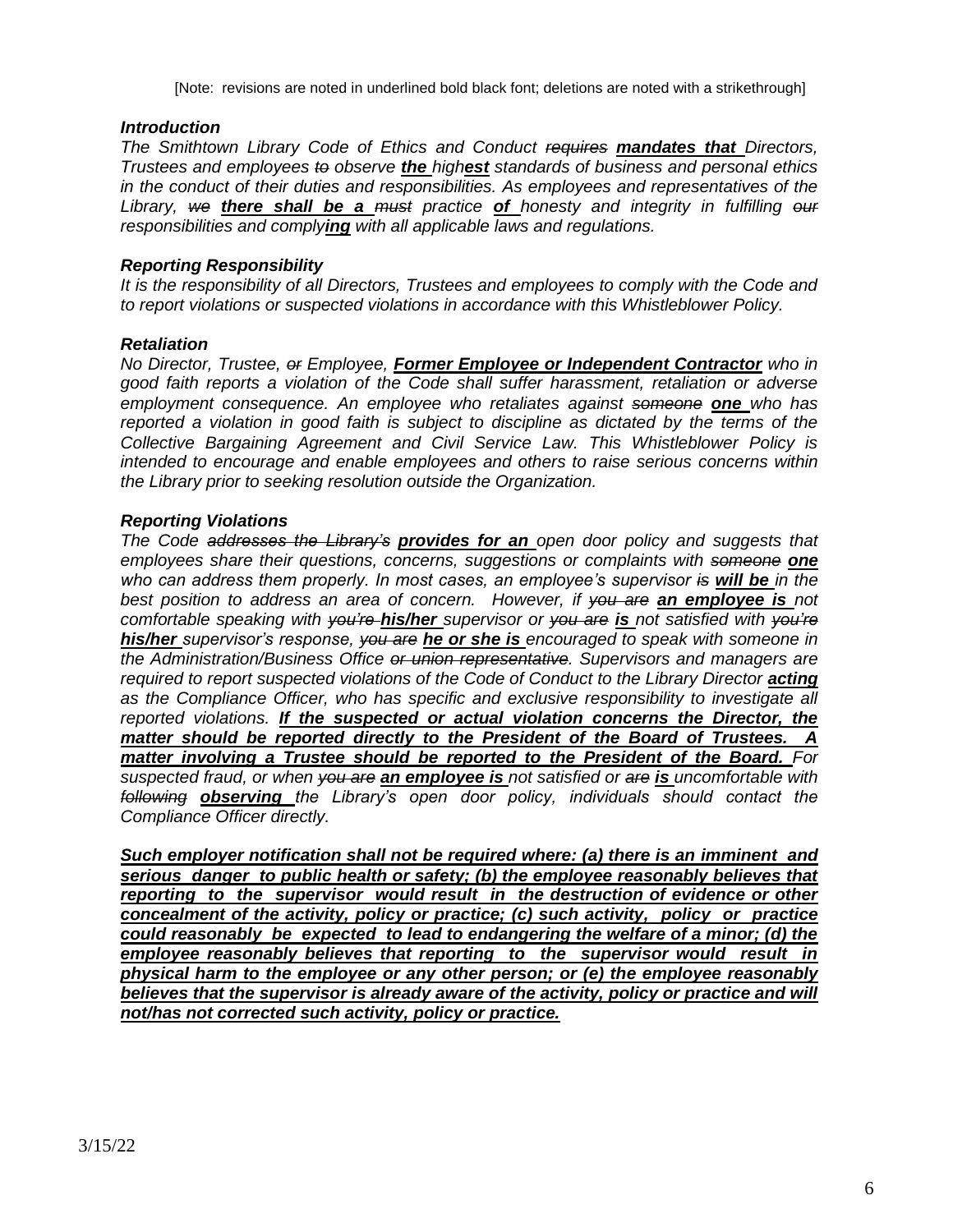## *Compliance Officer*

*The Library's Director is responsible for investigating and resolving all reported complaints and allegations concerning violations of the Code and, at his/her discretion, shall advise the Board of Trustees at their next Board meeting or sooner if deemed necessary. The Director is required to report at least annually on compliance activity to the Board of Trustees.* 

#### *Acting in Good Faith*

*Anyone filing a complaint concerning a violation or suspected violation of the Code must be acting in good faith and have reasonable grounds for believing the information disclosed indicates a violation of the Code. Any allegations that prove not to be substantiated and which prove to have been made maliciously or knowingly to be false will be viewed as a serious disciplinary offense warranting discipline up to and including dismissal.*

### *Confidentiality*

*Violations or suspected violations may be submitted on a confidential basis by the complainant or may be submitted anonymously. Reports of violations or suspected violations will be kept confidential to the extent possible, consistent with the need to conduct an adequate investigation.*

### *Handling of Reported Violations*

*The Library Director will notify the sender and acknowledge receipt of the reported violation or suspected violation within five business days. All reports will be promptly investigated and appropriate corrective action will be taken if warranted by the investigation.* 

## 9. REVISED POLICY - CIRCULATION OF MATERIALS [Policy 800-10] (2<sup>nd</sup> reading)

Library Board President Brianna Baker-Stines moved to waive the reading of the Circulation of Materials Policy [Policy 800-10]. The motion was seconded by Trustee Joseph Gregurich and adopted by a unanimous 5-0 vote.

Library Board President Brianna Baker-Stines moved to accept adoption of the Circulation of Materials Policy [Policy 800-10]. The motion was seconded by Trustee Anita Dowd-Neufeld and adopted by a unanimous 5-0 vote.

[Note: revisions are noted in underlined bold font; deletions are noted with a strikethrough]

*In order to make library materials available to all library users on an equal basis, The Smithtown*  Library will set policies for length of loan period, renewals, reserves, and fees. The Library will *determine who is eligible to borrow materials and establish procedures for the return or replacement of such materials.*

#### *A. LIBRARY CARDS*

- 1. *The Smithtown Library issues a full-access library card without charge to any resident of The Smithtown Library. ; however, a \$1 replacement fee will be charged if the card has been lost or stolen.*
	- *a. The Library reserves the right to stop a patron's Smithtown card if monies are owed by that patron to other libraries within the Suffolk Cooperative Library System.*
- 2. *Proof of residence is required at the time of initial application and renewal. Acceptable forms of proof must include the applicant's name and current address, and must be presented in person. For the purposes of this section, a post office box is not sufficient proof of residency.*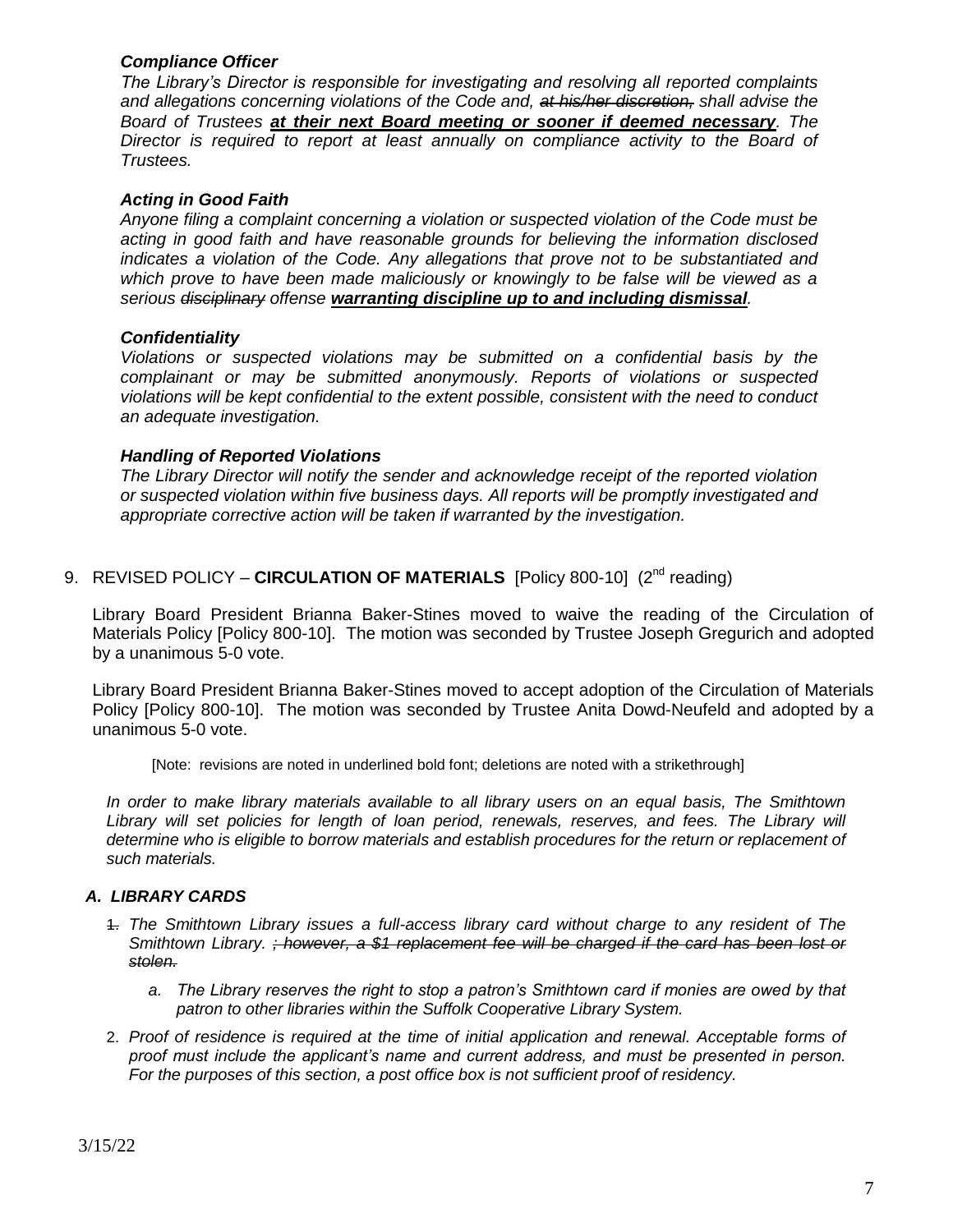- 3. *Library cards are issued for a period of three (3) years.*
- 4. *Library cardholders are responsible for all materials borrowed with their library cards.*
- 5. *The Smithtown Library issues a full-access library card without charge to nonresidents who:*
	- *a. Are owners of Own a business located in The Smithtown Library. Proof of ownership is required at the time of initial application and renewal.*
	- *b. Own assessable property in The Smithtown Library. Proof of property ownership in the Town of Smithtown is required at the time of initial application and renewal.*
	- *c. Are current employees of The Smithtown Library. Proof of employment with The Smithtown Library is required at the time of initial application and renewal.*
- 6. *Library cards are issued to minors without charge who reside in The Smithtown Library. For the purposes of this section, a minor's residency shall be presumed to be that of his or her parents or legal guardian. Where a minor's parents are divorced the Library will allow each parent that resides within The Smithtown Library to obtain a library card for the child. A parent or legal guardian must be present with their minor child through grade five (5) at the time of initial application.*
- 7. *The Smithtown Library provides Homebound Mail Service to those eligible for Smithtown Special Library District cards who are eligible for National Library Service for the Blind and Physically Handicapped services and/or who meet the criteria of having a permanent or temporary disability that prevents them from leaving their home and do not have a representative who can go to the Library for them. Disabilities may require professional verification. Residents of nursing homes within The Smithtown Library that apply for our Homebound Mail Service can use the nursing home in which they reside as their address. A special application must be filled out to get these services. A library card will be issued to the individual whose name is on the Homebound Mail Service application. That individual will be responsible for all material checked out on that library card.*
- 8. *In order to check-out library material, Smithtown Library cardholders must present either their library card or acceptable identification that includes their name and current address. Students in grades six (6) through twelve (12) that have a Smithtown library card may present their school ID as an acceptable form of identification.*
- 9. *At its sole discretion, the Library may limit the number of items that may be charged out on one library card.*

#### *B. CONFIDENTIALITY OF CIRCULATION RECORDS*

- 1. *Pursuant to Section 4509 of New York State Civil Practice and Rules, all circulation records identifying the names of library users with specific materials are confidential and shall not be disclosed except that such records may be disclosed to the extent necessary for the proper operation of the Library and upon request or consent of the library user.*
- 2. *Circulation records shall not be made available to any agency of state, federal, or local government except pursuant to such process, order, or subpoena as may be authorized under the authority of and pursuant to federal, state, or local law.*

## *C. LOAN PERIODS*

- 1. *Fiction and nonfiction books, children's magazines, and audiobooks owned by the Library shall have a loan period of twenty-eight (28) days.*
- 2. *Storytime Kits owned by the Library shall have a loan period of twenty-one (21) days.*
- 3. *New fiction books (300 pages or more in length), new nonfiction books, new large print books, compact disc recordings, DVDs or Blu-Ray discs of television series with multiple episodes that circulate together in one case owned by the Library, mobile hotspots\* (or wireless communication system) and hand held devices\* such as e-readers shall have a loan period of fourteen (14) days.*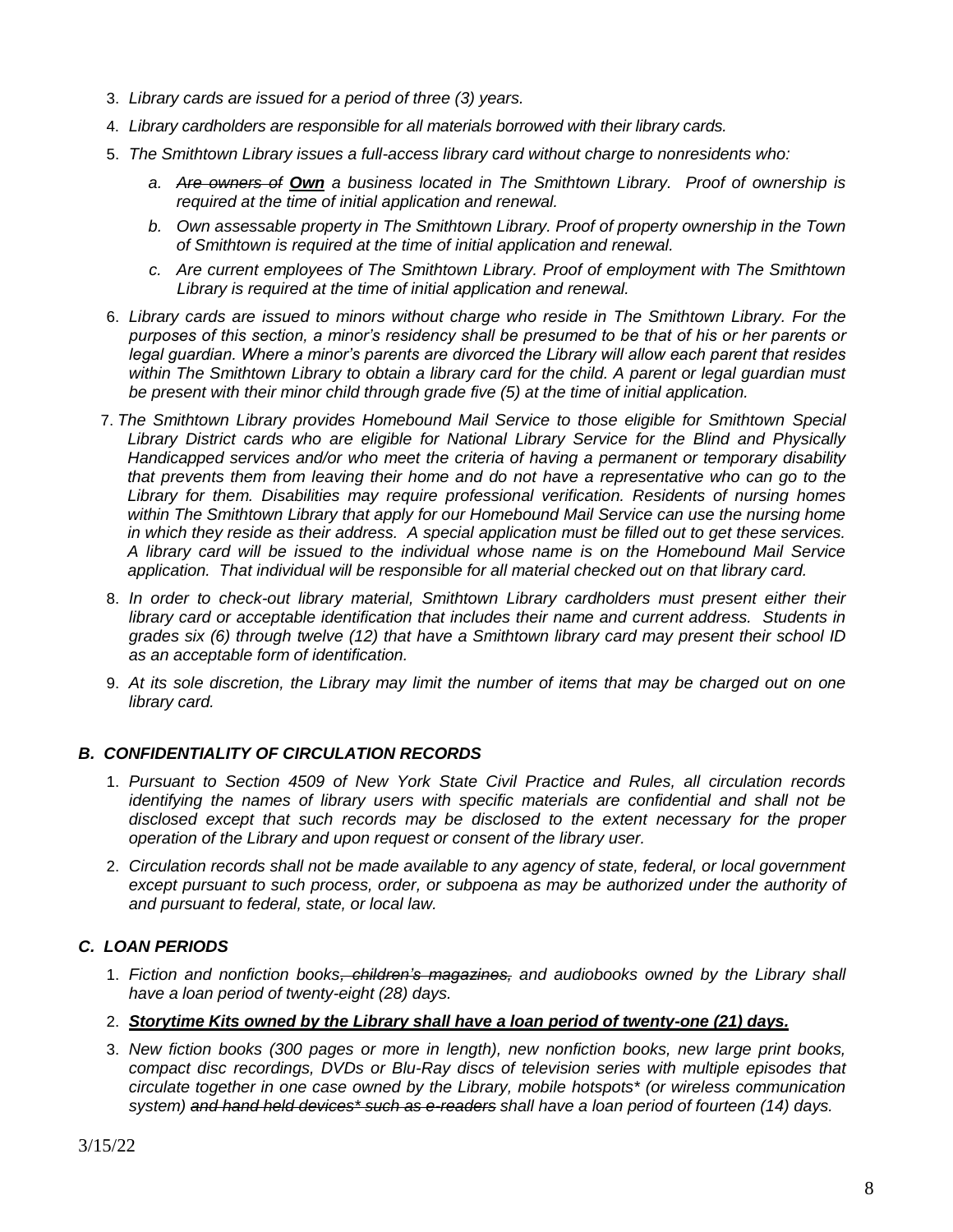- 4. *New fiction (less than 300 pages), automotive repair manuals, study notes, children's holiday books, adult and young adult all magazines (adult, young adult, and children's), test preparation books, and video recordings (excluding those indicated in section C-3) owned by the library shall have a loan period of seven (7) days.*
- 5. *Museum passes\* owned by the Library shall have a loan period of three (3) days.*
- 6. *The "Library of Things" collection owned by the Library shall have a loan period of seven (7) days. A maximum of two (2) "Library of Things" items may be borrowed at one time.*
- 7. *Reference material may not be checked out of the Library.*
- 8. *The Library is not responsible for damages that may occur to equipment in the playing of library audio/visual materials.*
- 9. *At its sole discretion, the Library reserves the right to change the loan periods of materials owned by the Library, or to restrict items to in-house use only.*

*\*Patrons who borrow any item from the "Library of Things" collection, a hand held device hotspots or a museum pass must be 18 years of age or older and sign a borrower's agreement.*

## *D. RENEWALS*

- 1. *Circulating materials owned by the Library with loan periods of twenty-eight (28) days may be renewed for up to six (6) additional loan periods of twenty-eight (28) days.*
- 2. *Circulation materials owned by the Library with loan periods of fourteen (14) days may be renewed for up to six (6) additional loan periods of fourteen (14) days.*
- 3. *Circulating materials owned by the Library with loan periods of seven (7) days may be renewed for up to six (6) additional periods of seven (7) days.*
- 4. *Storytime Kits owned by the Library will have one (1) renewal for Smithtown Library card holders. Storytime Kits borrowed by non-residents will have zero (0) renewals.*
- 5. *Museum passes owned by the Library will have zero (0) renewals.*
- 6. *Book Club Kits, Hand held devices such as e-readers and the "Library of Things" collection and museum passes owned by the Library will have zero (0) renewals.*
- 7. *The loan periods of materials borrowed from other libraries are controlled by the policies of the lending libraries.*
- 8. *Materials with holds may not be renewed.*

## *E. HOLDS AND RESERVES*

- 1. *Items which may be placed on hold in the online catalog include new fiction and nonfiction books, automotive repair manuals, study notes, children's holiday books, adult magazines, young adult magazines, children's magazines, test preparation books, mobile hotspots (or wireless communication systems), "Library of Things" items, Storytime Kits, audio recordings, and video recordings.*
- 2. *Reference materials, museum passes and hand held devices such as e-readers cannot be placed on hold.*
- 3. *Museum Passes may be reserved in the Children's Department at the Smithtown building or through the Museum Pass links on the Library's webpage, dates are subject to availability.*
- *4. Cardholders shall have a reasonable period of time to claim reserved items after being notified that such items are available.*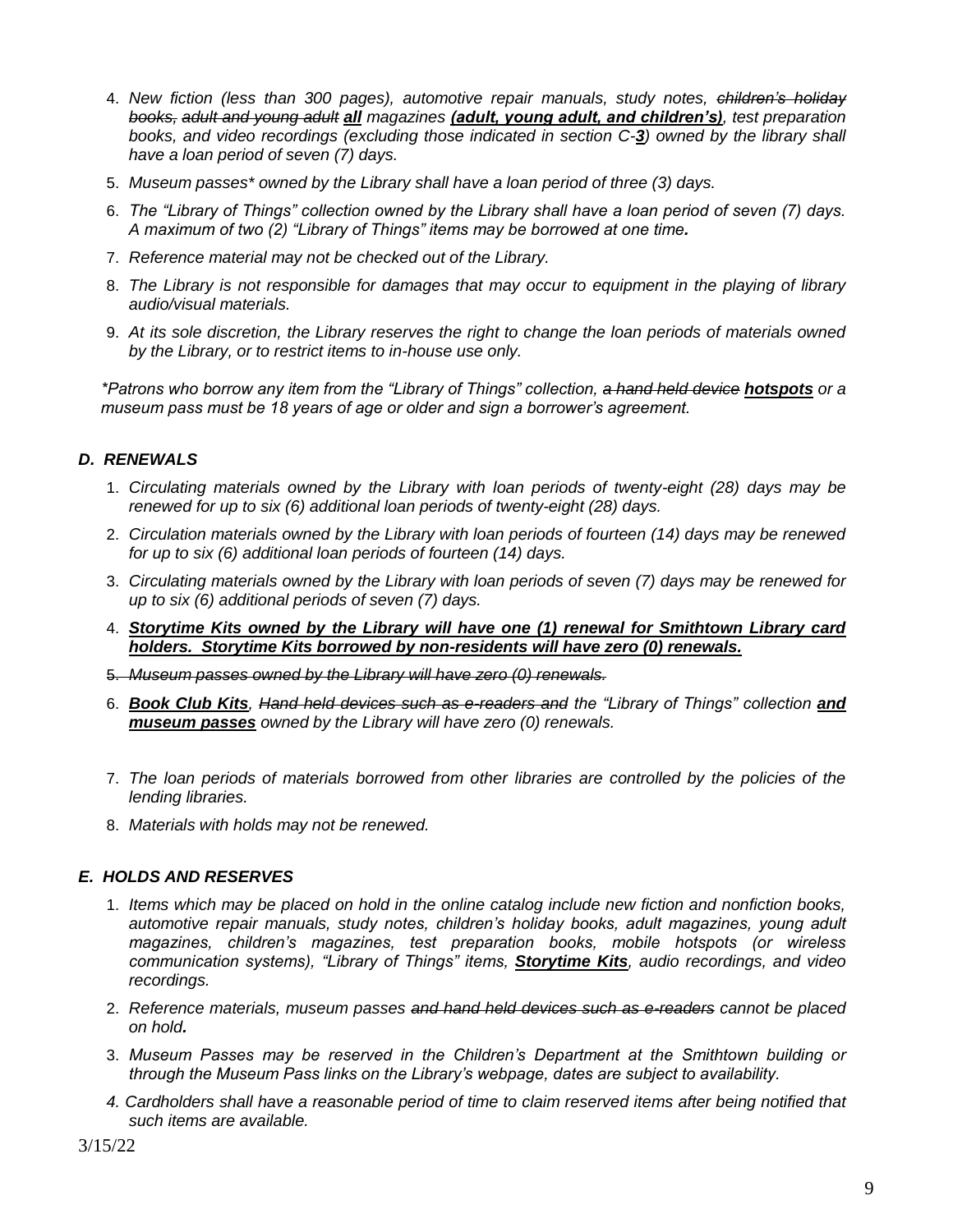## *F. EXTENDED USE*

- 1. *On the day after the due date indicated on the date due receipt, all library materials shall be considered past due if such materials have not been either renewed or returned.*
- 2. *Cardholders with past due materials shall accrue an extended use charge per item until such materials are either renewed or returned.* 
	- *a. Fiction and nonfiction books, automotive repair manuals, study notes, test books, audio recordings, and children's holiday books owned by the Library shall accrue an extended use fee of 10 cents per day. The maximum fee for such materials shall not exceed \$5.00 per item.*
	- *b. Video recordings and mobile hotspots (or wireless communication system) owned by the Library shall accrue an extended use fee of \$1.00 per day. The maximum fee for such materials shall not exceed \$10.00 per item.*
	- *c. Hand held devices such as e-readers owned by the Library shall accrue an extended use fee of \$5.00 per day. The maximum fee for such materials shall not exceed \$50.00 per item.*
	- *d. Magazines owned by the Library shall accrue an extended use fee of 10 cents per day. The maximum fee for such materials shall not exceed \$3.00 per item.*
	- *e. Museum passes owned by the Library shall accrue an extended use fee of \$20.00 per day. The maximum fee for such materials shall not exceed \$200.00 per item. (Must be returned in person to the Smithtown Building Children's Department.)*
	- *f. Book Club Kits and the "Library of Things" collection owned by the Library shall accrue an extended use fee of \$10.00 per day. The maximum fee for such materials shall not exceed \$100.00 per item. (Must be returned in person to the Reference Department at any Smithtown Library building.)*
	- *g. All other Library materials shall not accrue extended use fees. However, the replacement cost of past due materials will be billed to the cardholder after 28 days. If billed material is returned within a reasonable period of time, the bill will be removed.*
- 3. *At its sole discretion, the Library may ask cardholders with extended use charges to clear all or a portion of all such charges before being allowed to borrow any additional library materials.*
- 4. *The extended use fees of materials borrowed from other libraries are controlled by the policies of the lending libraries.*
- 5. *Items can be returned in person or via the drop box located outside each Smithtown Library building, as well as at any public library in Suffolk County. An item returned in the drop box during hours the Library is closed will be processed the next morning that the Library is open, and will be considered returned as of the previous day that the Library was open.*
	- *a. Drop boxes are maintained as a convenience for the patron, and the patron remains liable for all materials deposited in drop boxes until such items are checked in by library staff. The library cannot quarantee the security of items deposited in drop boxes and will not waive charges on items claimed to have been returned in the drop boxes.*

## *G. DAMAGED AND LOST MATERIALS*

- 1. *Borrowers are liable for all lost and damaged library materials charged checked out on their library cards.*
- 2. *The Library will notify the cardholder of payment due for the replacement of all lost and damaged items.*
- 3. *For the purpose of ISBN integrity and re-processing cost, replacement material for lost or damaged items cannot be accepted in lieu of payment due.*
- 4. *Once payment has been received for lost items, no refunds will be issued by the library for items subsequently found by the cardholder.*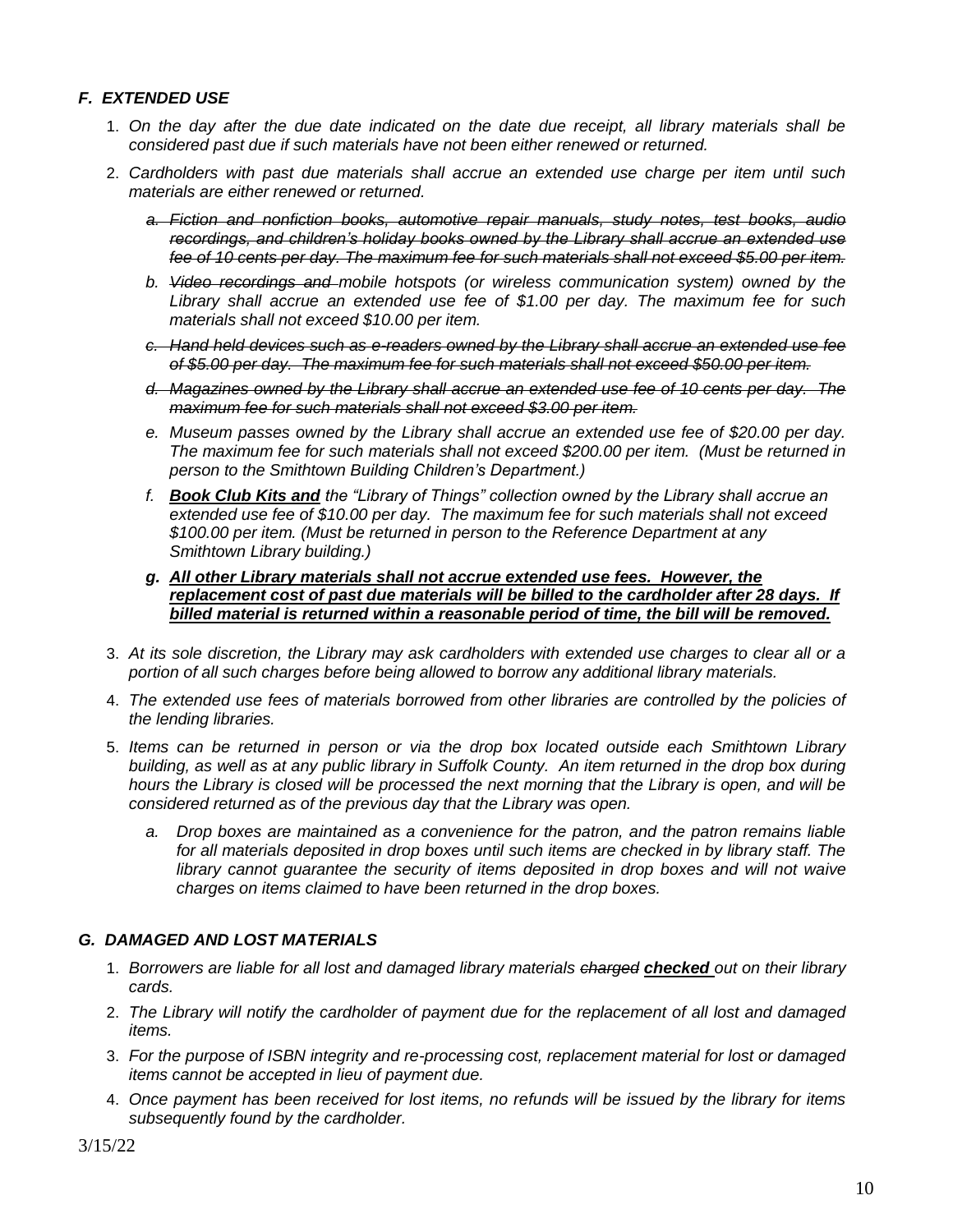- 5. *Charges for lost or damaged audio visual cases will be charged accordingly.*
	- *a. Audio Books*

| • Extra Small (1-6 discs) | \$5.00  |
|---------------------------|---------|
| • Small (7-12 discs)      | \$7.00  |
| • Medium (13-22 discs)    | \$8.00  |
| • Large (23-44 discs)     | \$13.00 |
| b. Blu Ray/DVD            | \$4.00  |
| c. Music CD               | \$4.00  |
| d. Plastic Inserts        | \$0.45  |
|                           |         |

*The library reserves the right to change these fees without notice.*

6. *Items in the "Library of Things" collection that are damaged or lost will be charged at the value listed in the borrower's agreement.*

## *H. DIRECT ACCESS*

- 1. *For purposes of this section:* 
	- *a. Direct access shall mean the ability of an individual, who resides within the boundaries of the Suffolk Cooperative Library System (SCLS) and who has a valid borrower's card issued by SCLS or any member library in SCLS, to borrow materials for home use directly from the premises of The Smithtown Library.*
	- *b. Non-resident borrower shall mean an individual who resides outside the boundaries of the chartered service area of The Smithtown Library and who is a library cardholder at another SCLS member library or who has a borrower's card issued by SCLS.*
- 2. *Non-resident borrowers are prohibited from borrowing by direct access certain materials and equipment. Such materials shall include but not be limited to:*
	- *a. Materials in heavy local demand.*
	- *b. Handheld devices.*
	- *c. New magazines.*
	- *d. All newspapers.*
	- *e. Mobile Hotspots or other wireless communication system.*
	- *f. Museum passes.*
	- *g. The "Library of Things" collection*
	- *h. Microform material.*
	- *i. Reference material.*
	- *j. Special collections as determined by the Library.*

#### *I. NON-RESIDENT INTERLIBRARY LOAN*

- 1. *For purposes of this section:* 
	- *a. Interlibrary loan shall mean the ability of an individual, who resides within the boundaries of the Suffolk Cooperative Library System (SCLS) and who has a valid borrower's card issued by SCLS or any member library in SCLS, to borrow The Smithtown Library's materials indirectly through another library.*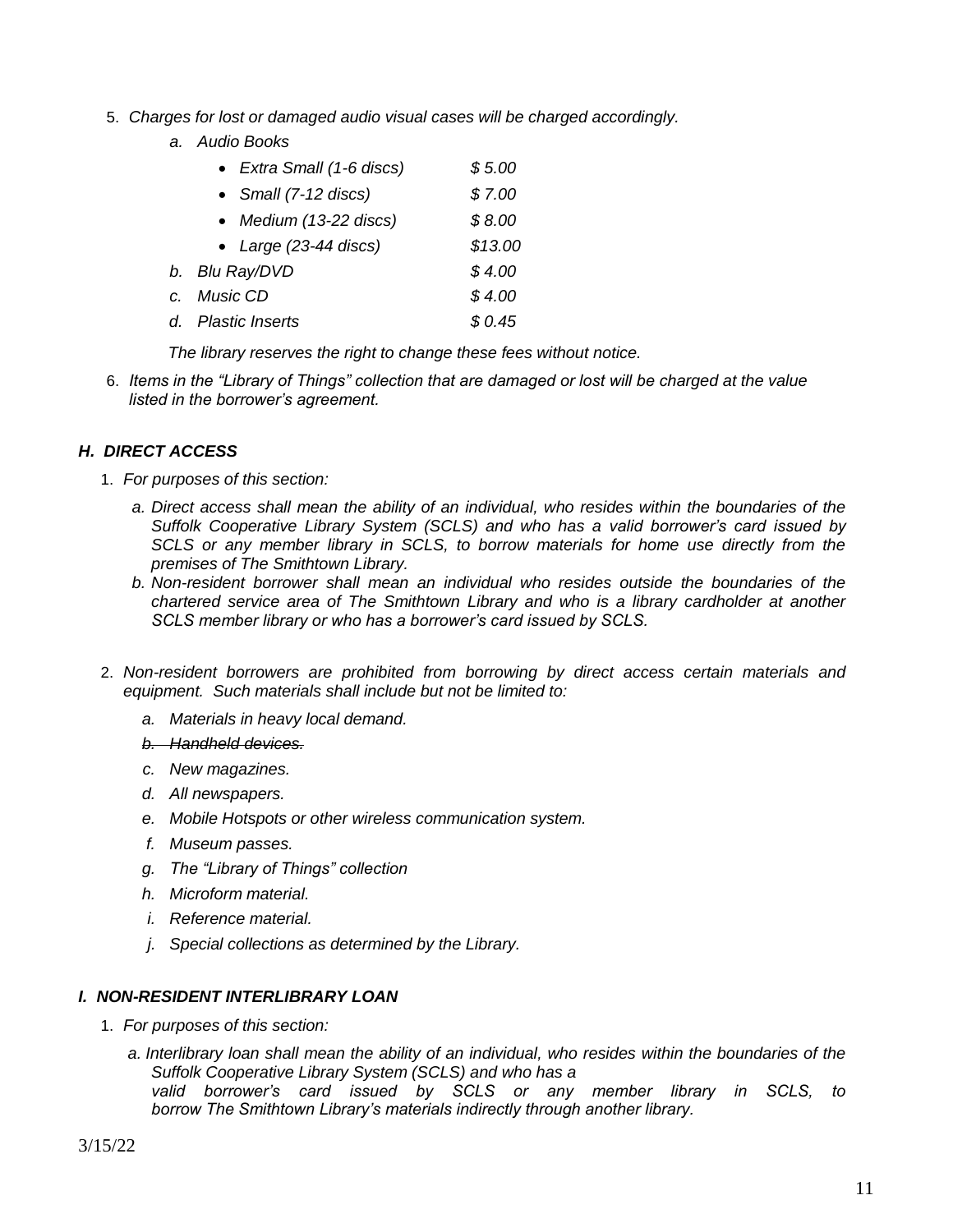- *b. Non-resident borrower shall mean an individual who resides outside the boundaries of the chartered service area of The Smithtown Library and who is a library cardholder at another SCLS member library or who has a borrower's card issued by SCLS.*
- 2. *Non-resident borrowers are prohibited from borrowing through interlibrary loan certain materials and equipment. Such materials shall include but not be limited to:*
	- *a. Materials in heavy local demand.*
	- *b. New fiction and nonfiction books less than 4 months old.*
	- *c. New release Digital Video Discs less than 4 months old.*
	- *d. New release Blu-ray Discs less than 4 months old.*
	- *e. New magazines.*
	- *f. All newspapers.*
	- *g. Mobile hotspots or other wireless communication system.*
	- *h. Museum passes.*
	- *i. The "Library of Things" collection.*
	- *j. Storytime Kits*
	- *k. Hand held devices.*
	- *l. Microform material.*
	- *m. Reference material.*
	- *n. Special collections as determined by the Library.*

### *J. INTERLIBRARY LOAN FOR SMITHTOWN CARD HOLDERS*

*The Library will make reasonable efforts to locate material in other libraries when we do not own the material. Upon a patron's request, the library will try to borrow the material for the patron's use. The selection of the lending library will be at the sole discretion of the Library. The borrowing patron is responsible to abide by the usage policies and procedures of the lending library. Any fee's incurred by The Smithtown Library (including but not limited to shipping, patron damage and late fees) for the use of material borrowed from another library are the responsibility of the patron.* 

## **PUBLIC COMMENTS**

There were no public comments.

## **NEW BUSINESS**

### 10. REVISED - RECORDS MANAGEMENT PROCEDURE MANUAL (note: second reading is not necessary)

Library Board President Brianna Baker-Stines read the following revisions to the Records Management Procedure Manual and moved to accept adoption of the revisions. The motion was seconded by Trustee Anita Dowd-Neufeld and adopted by a unanimous 5-0 vote.

[Note: revisions are noted in underlined bold font; deletions are noted with a strikethrough]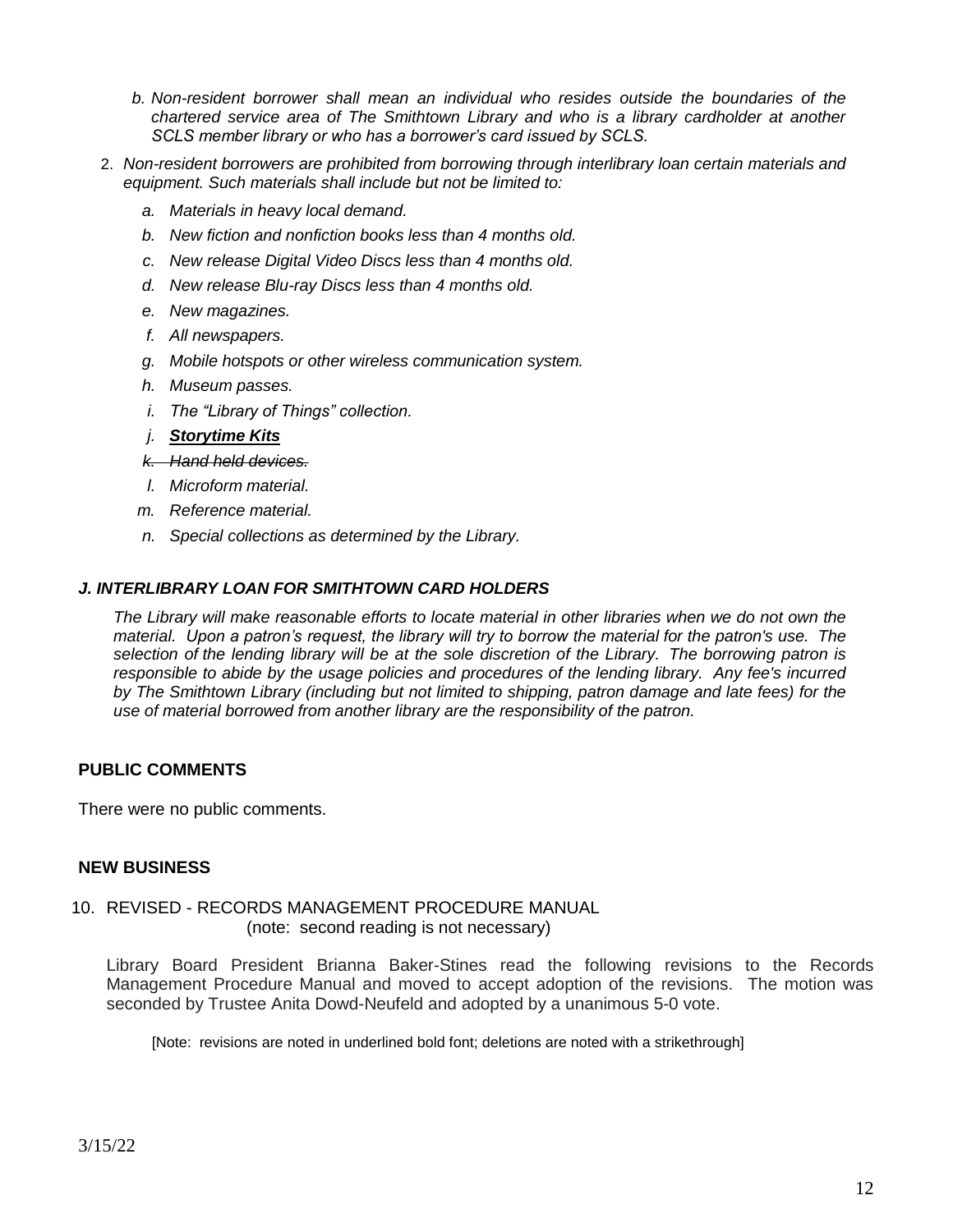#### *K. DISASTER PREPAREDNESS, RESPONSE AND RECOVERY.*

*The Library has a secure Records Room in which many of its paper records are stored under lock. Some paper records are stored in the Administration and Business Offices in locked cabinets. The doors to these offices are locked during the day if no staff member is in the office area and also at night.*

*The Library has implemented the following disaster preparedness, response and recovery procedures to safeguard the Library's documents and files that are in electronic format.*

*The back-up of all staff electronic data formats is executed on the IT file server every night at 9:30pm, using an NT software program a Windows server backup automatically generated by the Windows server operating system after hours. This software also verifies data upon completion of a successful back-up. Data is archived to an external USB drive which is taken off premises in rotation on Monday through Fridays and replaced with another identical drive by either the IT Director or the Assistant Director. In addition, the Library also has off-site 24/7 back-up through Carbonite, a software company that specializes in cloud storage of data.*

*This procedure is managed by the Library's Network & Systems Specialist. On weekends when the Administrative and Business offices are closed and critical records are not generated, there is no need for personnel to swap out the USB drive. In the event of the Network & Systems Specialists' absence, the USB drive is taken off premises by a designated member of the IT staff or by an outside contracted vendor.*

*In addition, staff e-mail, including attachments and calendars, is backed up off-site by Google. (However, emails deleted by staff are not recoverable.) Patron data is archived in a cooperative agreement with Suffolk Cooperative Library System (SCLS).*

*The Library's website of smithlib.org is hosted and backed-up offsite by Joomla Connections located in New Jersey.*

*Many of the Library's inactive permanent records have been digitized and stored on micro-film as part of our disaster-preparedness plan, and the microfilm is stored at an Iron Mountain vital records facility off Long Island in Rosendale, NY. A full list of these records is appended to this Manual and copies of these same records are available on a CD stored in the Records Room.*

*Copies of many of the Library's inactive, permanent records are saved on microfilm and the microfilm is stored at an Iron Mountain vital records facility in Rosendale, NY. A full*  list of these records is appended to this Manual and copies of these same records are *available on a CD stored in the Records Room.*

11. Library Board President Brianna Baker-Stines noted that the next "regular" meeting of the Board of Trustees was scheduled to be held Tuesday, April 19, 2022 at 6:30 p.m. at the Kings Park building, and a tour of the Kings Park building would be held at 5:45 p.m. directly before the regular meeting for all who could attend.